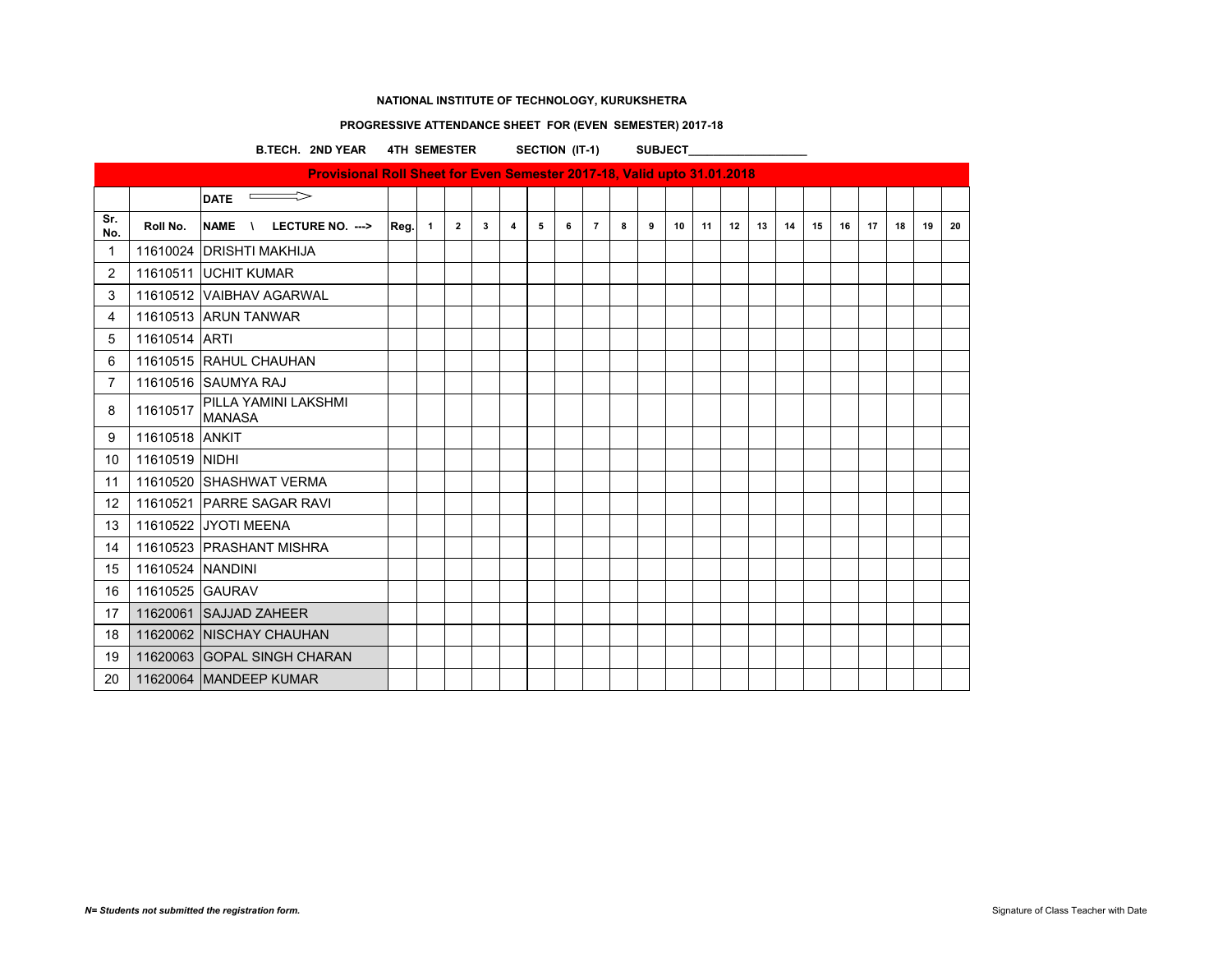### **PROGRESSIVE ATTENDANCE SHEET FOR (EVEN SEMESTER) 2017-18**

B.TECH. 2ND YEAR 4TH SEMESTER SECTION (IT-2) SUBJECT\_\_\_\_\_\_\_\_\_\_\_\_\_\_\_\_

|                | Provisional Roll Sheet for Even Semester 2017-18, Valid upto 31.01.2018 |                                               |      |                |                |   |   |   |   |                |   |   |    |    |    |    |    |    |    |    |    |    |    |
|----------------|-------------------------------------------------------------------------|-----------------------------------------------|------|----------------|----------------|---|---|---|---|----------------|---|---|----|----|----|----|----|----|----|----|----|----|----|
|                |                                                                         | $\sim$<br><b>DATE</b>                         |      |                |                |   |   |   |   |                |   |   |    |    |    |    |    |    |    |    |    |    |    |
| Sr.<br>No.     | Roll No.                                                                | <b>NAME</b><br>LECTURE NO. ---><br>$\sqrt{ }$ | Reg. | $\overline{1}$ | $\overline{2}$ | 3 | 4 | 5 | 6 | $\overline{7}$ | 8 | 9 | 10 | 11 | 12 | 13 | 14 | 15 | 16 | 17 | 18 | 19 | 20 |
| $\mathbf{1}$   | 11610269 SHAKSHI                                                        |                                               |      |                |                |   |   |   |   |                |   |   |    |    |    |    |    |    |    |    |    |    |    |
| $\overline{2}$ | 11610526 UMESH                                                          |                                               |      |                |                |   |   |   |   |                |   |   |    |    |    |    |    |    |    |    |    |    |    |
| 3              |                                                                         | 11610527 AKSHAY KAMBOJ                        |      |                |                |   |   |   |   |                |   |   |    |    |    |    |    |    |    |    |    |    |    |
| 4              |                                                                         | 11610528 RISHABH SETHI                        |      |                |                |   |   |   |   |                |   |   |    |    |    |    |    |    |    |    |    |    |    |
| 5              |                                                                         | 11610529 NITISH GUPTA                         |      |                |                |   |   |   |   |                |   |   |    |    |    |    |    |    |    |    |    |    |    |
| 6              |                                                                         | 11610530 AAKASH CHAWLA                        |      |                |                |   |   |   |   |                |   |   |    |    |    |    |    |    |    |    |    |    |    |
| $\overline{7}$ |                                                                         | 11610531 VISHAL RASTOGI                       |      |                |                |   |   |   |   |                |   |   |    |    |    |    |    |    |    |    |    |    |    |
| 8              | 11610532 RITU                                                           |                                               |      |                |                |   |   |   |   |                |   |   |    |    |    |    |    |    |    |    |    |    |    |
| 9              |                                                                         | 11610535 ESHA PANWAR                          |      |                |                |   |   |   |   |                |   |   |    |    |    |    |    |    |    |    |    |    |    |
| 10             |                                                                         | 11610536 SAGAR SETIA                          |      |                |                |   |   |   |   |                |   |   |    |    |    |    |    |    |    |    |    |    |    |
| 11             |                                                                         | 11610537 SUSHANT AGGARWAL                     |      |                |                |   |   |   |   |                |   |   |    |    |    |    |    |    |    |    |    |    |    |
| 12             |                                                                         | 11610538 ARYAN KOUL                           |      |                |                |   |   |   |   |                |   |   |    |    |    |    |    |    |    |    |    |    |    |
| 13             |                                                                         | 11610539 MAYANK KEDIA                         |      |                |                |   |   |   |   |                |   |   |    |    |    |    |    |    |    |    |    |    |    |
| 14             |                                                                         | 11620065 MUKUL GOYAL                          |      |                |                |   |   |   |   |                |   |   |    |    |    |    |    |    |    |    |    |    |    |
| 15             |                                                                         | 11620066 SHIVAM GUPTA                         |      |                |                |   |   |   |   |                |   |   |    |    |    |    |    |    |    |    |    |    |    |
| 16             |                                                                         | 11620067 RAHUL GOUME                          |      |                |                |   |   |   |   |                |   |   |    |    |    |    |    |    |    |    |    |    |    |
| 17             |                                                                         | 11620069 ANKIT KHATRI                         |      |                |                |   |   |   |   |                |   |   |    |    |    |    |    |    |    |    |    |    |    |
| 18             |                                                                         | 11630011 AKSHAY CHAUDHARY                     |      |                |                |   |   |   |   |                |   |   |    |    |    |    |    |    |    |    |    |    |    |
| 19             |                                                                         | 11630012 NIKHIL GUPTA                         |      |                |                |   |   |   |   |                |   |   |    |    |    |    |    |    |    |    |    |    |    |
| 20             |                                                                         | 11630013 SHISHIRANJAN THAKUR                  |      |                |                |   |   |   |   |                |   |   |    |    |    |    |    |    |    |    |    |    |    |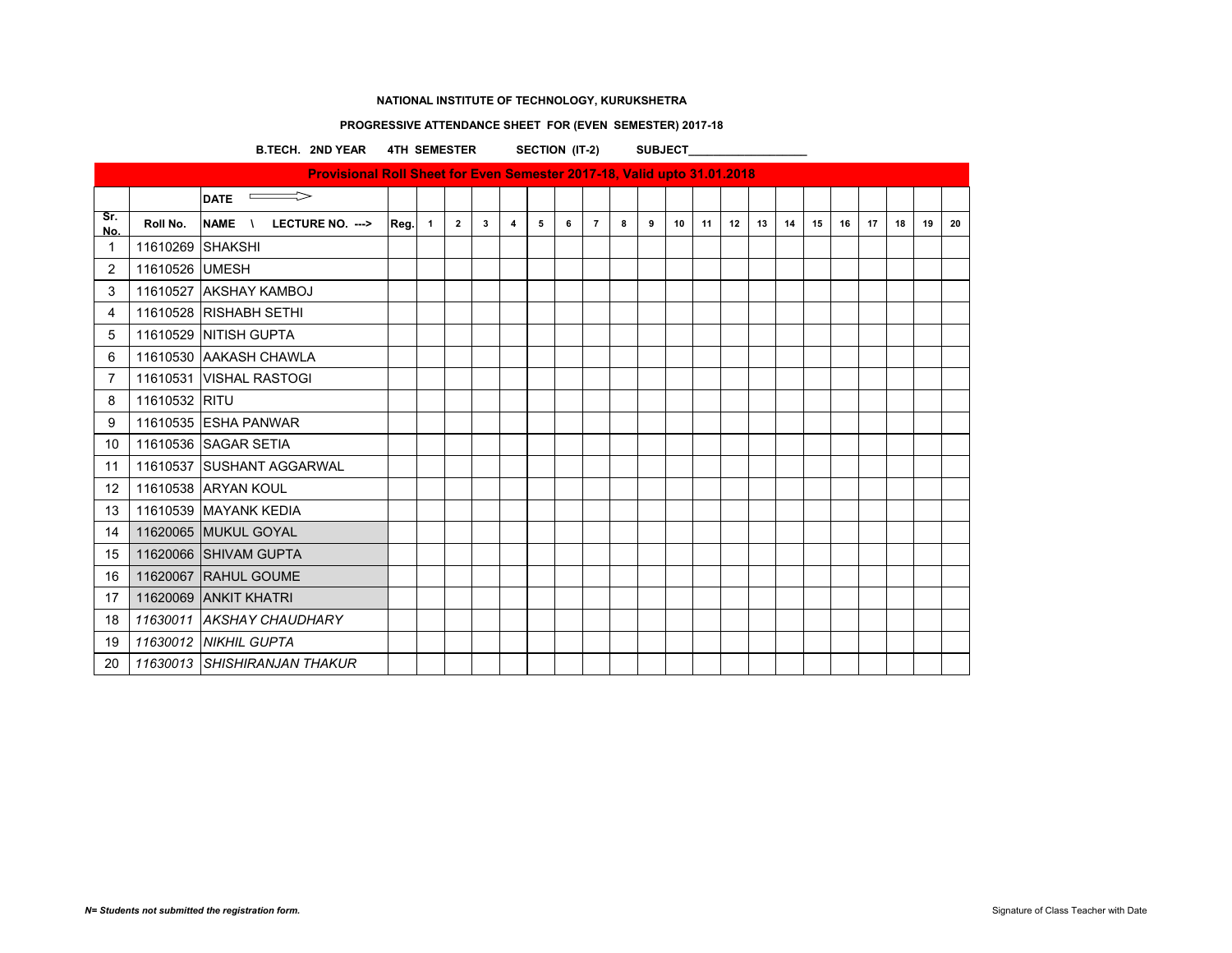### **PROGRESSIVE ATTENDANCE SHEET FOR (EVEN SEMESTER) 2017-18**

B.TECH. 2ND YEAR 4TH SEMESTER SECTION (IT-3) SUBJECT\_\_\_\_\_\_\_\_\_\_\_\_\_\_\_\_

|                | Provisional Roll Sheet for Even Semester 2017-18, Valid upto 31.01.2018 |                                                          |      |                |                |   |                |   |   |                |   |   |    |    |    |    |    |    |    |    |    |    |    |
|----------------|-------------------------------------------------------------------------|----------------------------------------------------------|------|----------------|----------------|---|----------------|---|---|----------------|---|---|----|----|----|----|----|----|----|----|----|----|----|
|                |                                                                         | $\Rightarrow$<br><b>Contract Contract</b><br><b>DATE</b> |      |                |                |   |                |   |   |                |   |   |    |    |    |    |    |    |    |    |    |    |    |
| Sr.<br>No.     | Roll No.                                                                | NAME \ LECTURE NO. --->                                  | Reg. | $\overline{1}$ | $\overline{2}$ | 3 | $\overline{4}$ | 5 | 6 | $\overline{7}$ | 8 | 9 | 10 | 11 | 12 | 13 | 14 | 15 | 16 | 17 | 18 | 19 | 20 |
| 1              |                                                                         | 11610540 ANKUR SAINI                                     |      |                |                |   |                |   |   |                |   |   |    |    |    |    |    |    |    |    |    |    |    |
| $\overline{2}$ |                                                                         | 11610541 PANKAJ CHAUHAN                                  |      |                |                |   |                |   |   |                |   |   |    |    |    |    |    |    |    |    |    |    |    |
| 3              | 11610542 VARUN                                                          |                                                          |      |                |                |   |                |   |   |                |   |   |    |    |    |    |    |    |    |    |    |    |    |
| 4              |                                                                         | 11610543 MEHAK MIGLANI                                   |      |                |                |   |                |   |   |                |   |   |    |    |    |    |    |    |    |    |    |    |    |
| 5              | 11610544 MOHIT                                                          |                                                          |      |                |                |   |                |   |   |                |   |   |    |    |    |    |    |    |    |    |    |    |    |
| 6              |                                                                         | 11610545 ROHAN DAHIYA                                    |      |                |                |   |                |   |   |                |   |   |    |    |    |    |    |    |    |    |    |    |    |
| $\overline{7}$ |                                                                         | 11610546 GARIMA YADAV                                    |      |                |                |   |                |   |   |                |   |   |    |    |    |    |    |    |    |    |    |    |    |
| 8              |                                                                         | 11610547 PRAKHAR MAHESHWARI                              |      |                |                |   |                |   |   |                |   |   |    |    |    |    |    |    |    |    |    |    |    |
| 9              |                                                                         | 11610548 YASH KUMAR SHUKLA                               |      |                |                |   |                |   |   |                |   |   |    |    |    |    |    |    |    |    |    |    |    |
| 10             |                                                                         | 11610549 MISHIKA HALDER                                  |      |                |                |   |                |   |   |                |   |   |    |    |    |    |    |    |    |    |    |    |    |
| 11             |                                                                         | 11610550 GAURAV ARORA                                    |      |                |                |   |                |   |   |                |   |   |    |    |    |    |    |    |    |    |    |    |    |
| 12             | 11610551 SANYAM                                                         |                                                          |      |                |                |   |                |   |   |                |   |   |    |    |    |    |    |    |    |    |    |    |    |
| 13             | 11610552 KANAK                                                          |                                                          |      |                |                |   |                |   |   |                |   |   |    |    |    |    |    |    |    |    |    |    |    |
| 14             | 11610553 MOHIT                                                          |                                                          |      |                |                |   |                |   |   |                |   |   |    |    |    |    |    |    |    |    |    |    |    |
| 15             |                                                                         | 11610629 PARVEEN                                         |      |                |                |   |                |   |   |                |   |   |    |    |    |    |    |    |    |    |    |    |    |
| 16             |                                                                         | 11620071 DEEPAK KUMAR YADAV                              |      |                |                |   |                |   |   |                |   |   |    |    |    |    |    |    |    |    |    |    |    |
| 17             |                                                                         | 11620072 GAURAV KARANWAL                                 |      |                |                |   |                |   |   |                |   |   |    |    |    |    |    |    |    |    |    |    |    |
| 18             |                                                                         | 11620073 PRADEEP DOHARE                                  |      |                |                |   |                |   |   |                |   |   |    |    |    |    |    |    |    |    |    |    |    |
| 19             |                                                                         | 11620081 PRANJAL VERMA                                   |      |                |                |   |                |   |   |                |   |   |    |    |    |    |    |    |    |    |    |    |    |
| 20             |                                                                         | 11630009 TEJAS RAJAN                                     |      |                |                |   |                |   |   |                |   |   |    |    |    |    |    |    |    |    |    |    |    |
| 21             |                                                                         | 11630010 SALONI JAISWAL                                  |      |                |                |   |                |   |   |                |   |   |    |    |    |    |    |    |    |    |    |    |    |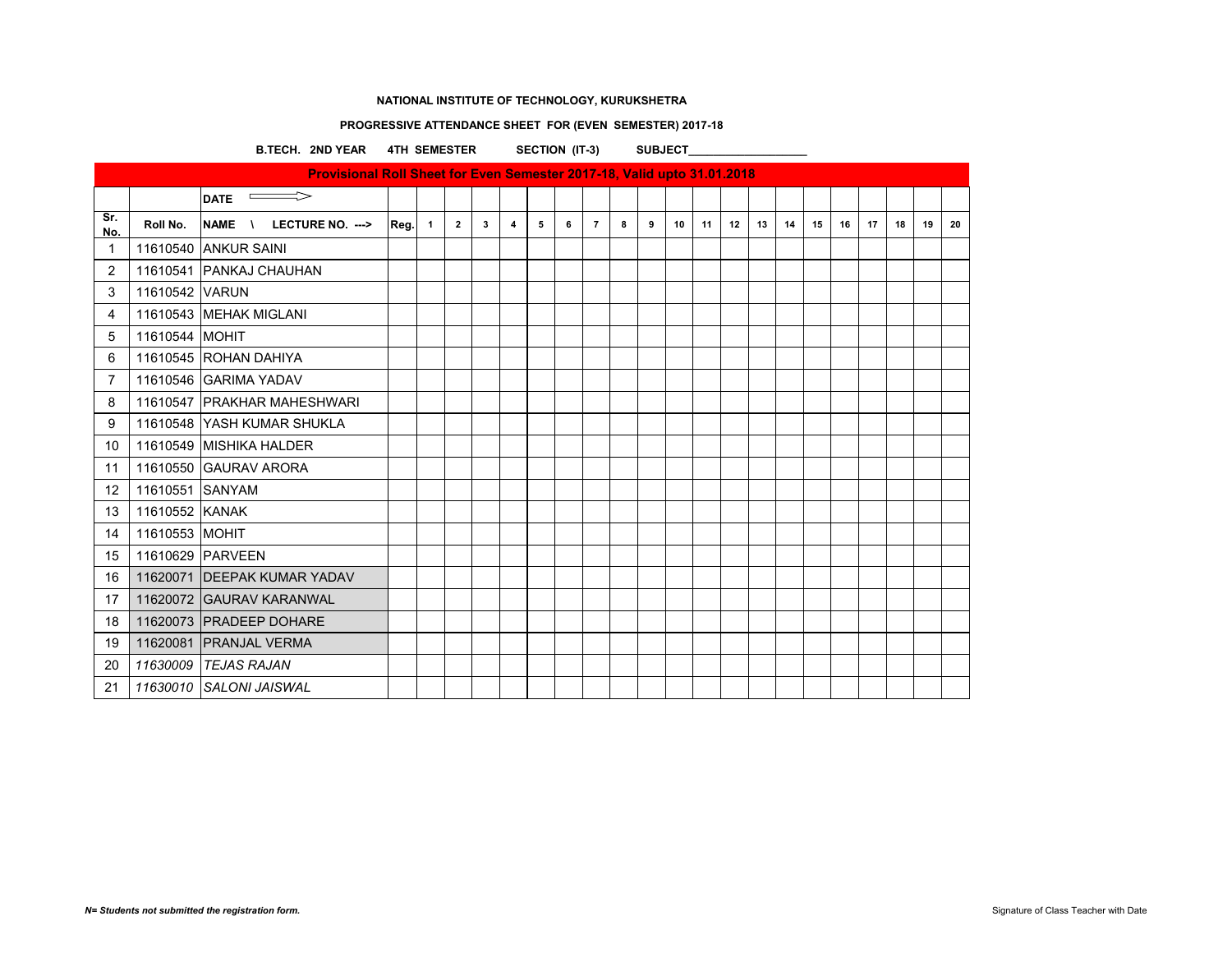### **PROGRESSIVE ATTENDANCE SHEET FOR (EVEN SEMESTER) 2017-18**

B.TECH. 2ND YEAR 4TH SEMESTER SECTION (IT-4) SUBJECT\_\_\_\_\_\_\_\_\_\_\_\_\_\_\_\_

|                   | Provisional Roll Sheet for Even Semester 2017-18, Valid upto 31.01.2018 |                                 |      |              |                |   |   |   |   |                |   |   |    |    |    |    |    |    |    |    |    |    |    |
|-------------------|-------------------------------------------------------------------------|---------------------------------|------|--------------|----------------|---|---|---|---|----------------|---|---|----|----|----|----|----|----|----|----|----|----|----|
|                   |                                                                         | <b>DATE</b>                     |      |              |                |   |   |   |   |                |   |   |    |    |    |    |    |    |    |    |    |    |    |
| Sr.<br>No.        | Roll No.                                                                | <b>NAME</b><br>LECTURE NO. ---> | Reg. | $\mathbf{1}$ | $\overline{2}$ | 3 | 4 | 5 | 6 | $\overline{7}$ | 8 | 9 | 10 | 11 | 12 | 13 | 14 | 15 | 16 | 17 | 18 | 19 | 20 |
| $\mathbf{1}$      |                                                                         | 11610344 HARSHITA SHARMA        |      |              |                |   |   |   |   |                |   |   |    |    |    |    |    |    |    |    |    |    |    |
| $\overline{2}$    |                                                                         | 11610555 ARATI KUMARI           |      |              |                |   |   |   |   |                |   |   |    |    |    |    |    |    |    |    |    |    |    |
| 3                 |                                                                         | 11610556 VIKAS CHAHAL           |      |              |                |   |   |   |   |                |   |   |    |    |    |    |    |    |    |    |    |    |    |
| 4                 |                                                                         | 11610557 APOORV JOSHI           |      |              |                |   |   |   |   |                |   |   |    |    |    |    |    |    |    |    |    |    |    |
| 5                 |                                                                         | 11610558 KHUSHI GOEL            |      |              |                |   |   |   |   |                |   |   |    |    |    |    |    |    |    |    |    |    |    |
| 6                 |                                                                         | 11610560 AJAY THAKRAN           |      |              |                |   |   |   |   |                |   |   |    |    |    |    |    |    |    |    |    |    |    |
| $\overline{7}$    |                                                                         | 11610562 PRIYANKA GANDER        |      |              |                |   |   |   |   |                |   |   |    |    |    |    |    |    |    |    |    |    |    |
| 8                 |                                                                         | 11610563 AZAD PASAWAN           |      |              |                |   |   |   |   |                |   |   |    |    |    |    |    |    |    |    |    |    |    |
| 9                 |                                                                         | 11610564 PULKIT MAHAJAN         |      |              |                |   |   |   |   |                |   |   |    |    |    |    |    |    |    |    |    |    |    |
| 10                |                                                                         | 11610565 GAURAV KUMAR GHILDIYAL |      |              |                |   |   |   |   |                |   |   |    |    |    |    |    |    |    |    |    |    |    |
| 11                |                                                                         | 11610566 AKSHAY AGARWAL         |      |              |                |   |   |   |   |                |   |   |    |    |    |    |    |    |    |    |    |    |    |
| $12 \overline{ }$ |                                                                         | 11610567 PRANJLI SINGHAL        |      |              |                |   |   |   |   |                |   |   |    |    |    |    |    |    |    |    |    |    |    |
| 13                |                                                                         | 11610568 ATUL ANAND             |      |              |                |   |   |   |   |                |   |   |    |    |    |    |    |    |    |    |    |    |    |
| 14                |                                                                         | 11610569 HARSHIT BHAGAT         |      |              |                |   |   |   |   |                |   |   |    |    |    |    |    |    |    |    |    |    |    |
| 15                |                                                                         | 11610570 ANURAG GUPTA           |      |              |                |   |   |   |   |                |   |   |    |    |    |    |    |    |    |    |    |    |    |
| 16                |                                                                         | 11620074 AMAN BIRLA             |      |              |                |   |   |   |   |                |   |   |    |    |    |    |    |    |    |    |    |    |    |
| 17                |                                                                         | 11620075 ANUJ SHARMA            |      |              |                |   |   |   |   |                |   |   |    |    |    |    |    |    |    |    |    |    |    |
| 18                |                                                                         | 11620076 MOHIT KUMAR GUPTA      |      |              |                |   |   |   |   |                |   |   |    |    |    |    |    |    |    |    |    |    |    |
| 19                |                                                                         | 11620077 SIMRAN KUMAWAT         |      |              |                |   |   |   |   |                |   |   |    |    |    |    |    |    |    |    |    |    |    |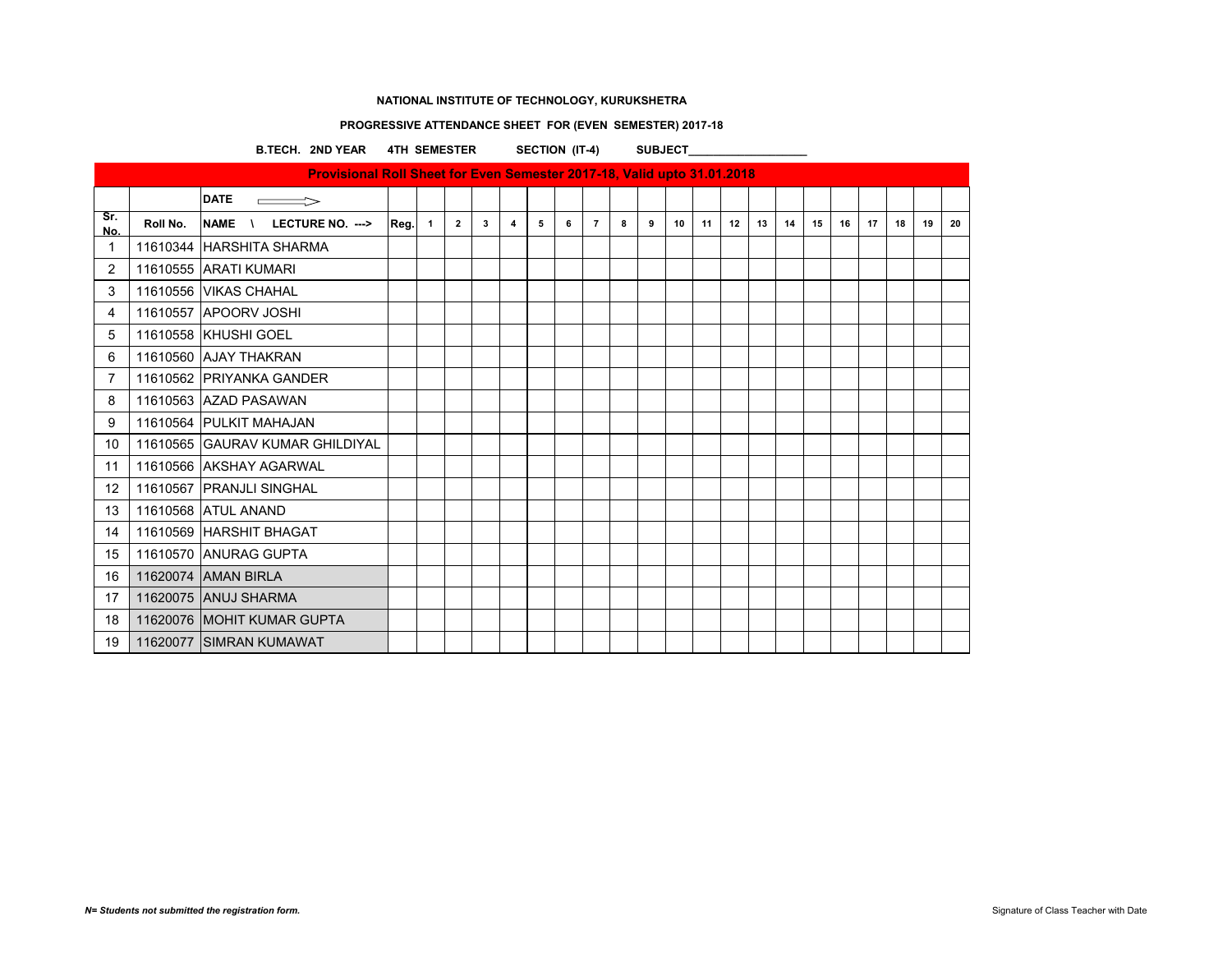|                |               | B.TECH. 2ND YEAR 4TH SEMESTER                                           |               |                |              |                |   | SECTION (IT-5) |                |   | <b>SUBJECT</b> |    |    |    |    |    |    |    |    |    |    |    |
|----------------|---------------|-------------------------------------------------------------------------|---------------|----------------|--------------|----------------|---|----------------|----------------|---|----------------|----|----|----|----|----|----|----|----|----|----|----|
|                |               | Provisional Roll Sheet for Even Semester 2017-18, Valid upto 31.01.2018 |               |                |              |                |   |                |                |   |                |    |    |    |    |    |    |    |    |    |    |    |
|                |               | <b>DATE</b><br>$\Rightarrow$                                            |               |                |              |                |   |                |                |   |                |    |    |    |    |    |    |    |    |    |    |    |
| Sr.<br>No.     | Roll No.      | LECTURE NO. ---><br>NAME \                                              | <b>Reg.</b> 1 | $\overline{2}$ | $\mathbf{3}$ | $\overline{4}$ | 5 | 6              | $\overline{7}$ | 8 | 9              | 10 | 11 | 12 | 13 | 14 | 15 | 16 | 17 | 18 | 19 | 20 |
| $\mathbf 1$    |               | 11610571 AYUSH RAJ                                                      |               |                |              |                |   |                |                |   |                |    |    |    |    |    |    |    |    |    |    |    |
| $\overline{2}$ |               | 11610572 SHALINI KUMARI                                                 |               |                |              |                |   |                |                |   |                |    |    |    |    |    |    |    |    |    |    |    |
| 3              |               | 11610573 PRACHI RAGHAV                                                  |               |                |              |                |   |                |                |   |                |    |    |    |    |    |    |    |    |    |    |    |
| 4              |               | 11610574 RAHUL KUMAR                                                    |               |                |              |                |   |                |                |   |                |    |    |    |    |    |    |    |    |    |    |    |
| 5              |               | 11610575 RANJEET KUMAR                                                  |               |                |              |                |   |                |                |   |                |    |    |    |    |    |    |    |    |    |    |    |
| 6              |               | 11610576 JARPULA ANIL                                                   |               |                |              |                |   |                |                |   |                |    |    |    |    |    |    |    |    |    |    |    |
| 7              |               | 11610577 CHAKRAPANI GAUTAM                                              |               |                |              |                |   |                |                |   |                |    |    |    |    |    |    |    |    |    |    |    |
| 8              |               | 11610579 PRIYANSH AGRAWAL                                               |               |                |              |                |   |                |                |   |                |    |    |    |    |    |    |    |    |    |    |    |
| 9              |               | 11610580 J VENKAT ABHILASH                                              |               |                |              |                |   |                |                |   |                |    |    |    |    |    |    |    |    |    |    |    |
| 10             |               | 11610581 RAMKISHOR KUMAR                                                |               |                |              |                |   |                |                |   |                |    |    |    |    |    |    |    |    |    |    |    |
| 11             |               | 11610582 AJEET KUMAR                                                    |               |                |              |                |   |                |                |   |                |    |    |    |    |    |    |    |    |    |    |    |
| 12             |               | 11610584 ROSHNI KUMARI                                                  |               |                |              |                |   |                |                |   |                |    |    |    |    |    |    |    |    |    |    |    |
| 13             | 11610585 ARUN |                                                                         |               |                |              |                |   |                |                |   |                |    |    |    |    |    |    |    |    |    |    |    |
| 14             |               | 11610586 ISHITA PANDEY                                                  |               |                |              |                |   |                |                |   |                |    |    |    |    |    |    |    |    |    |    |    |
| 15             |               | 11620078 BHARTI GOYAL                                                   |               |                |              |                |   |                |                |   |                |    |    |    |    |    |    |    |    |    |    |    |
| 16             |               | <b>11620079 RITIK CHAK</b>                                              |               |                |              |                |   |                |                |   |                |    |    |    |    |    |    |    |    |    |    |    |
| 17             |               | 11620080 SHIVENDRA PANDEY                                               |               |                |              |                |   |                |                |   |                |    |    |    |    |    |    |    |    |    |    |    |
| 18             |               | 11610325 GAURAV SAINI                                                   |               |                |              |                |   |                |                |   |                |    |    |    |    |    |    |    |    |    |    |    |
| 19             |               | 11610343 KALPIT MANGLUNIA                                               |               |                |              |                |   |                |                |   |                |    |    |    |    |    |    |    |    |    |    |    |

# **PROGRESSIVE ATTENDANCE SHEET FOR (EVEN SEMESTER) 2017-18**